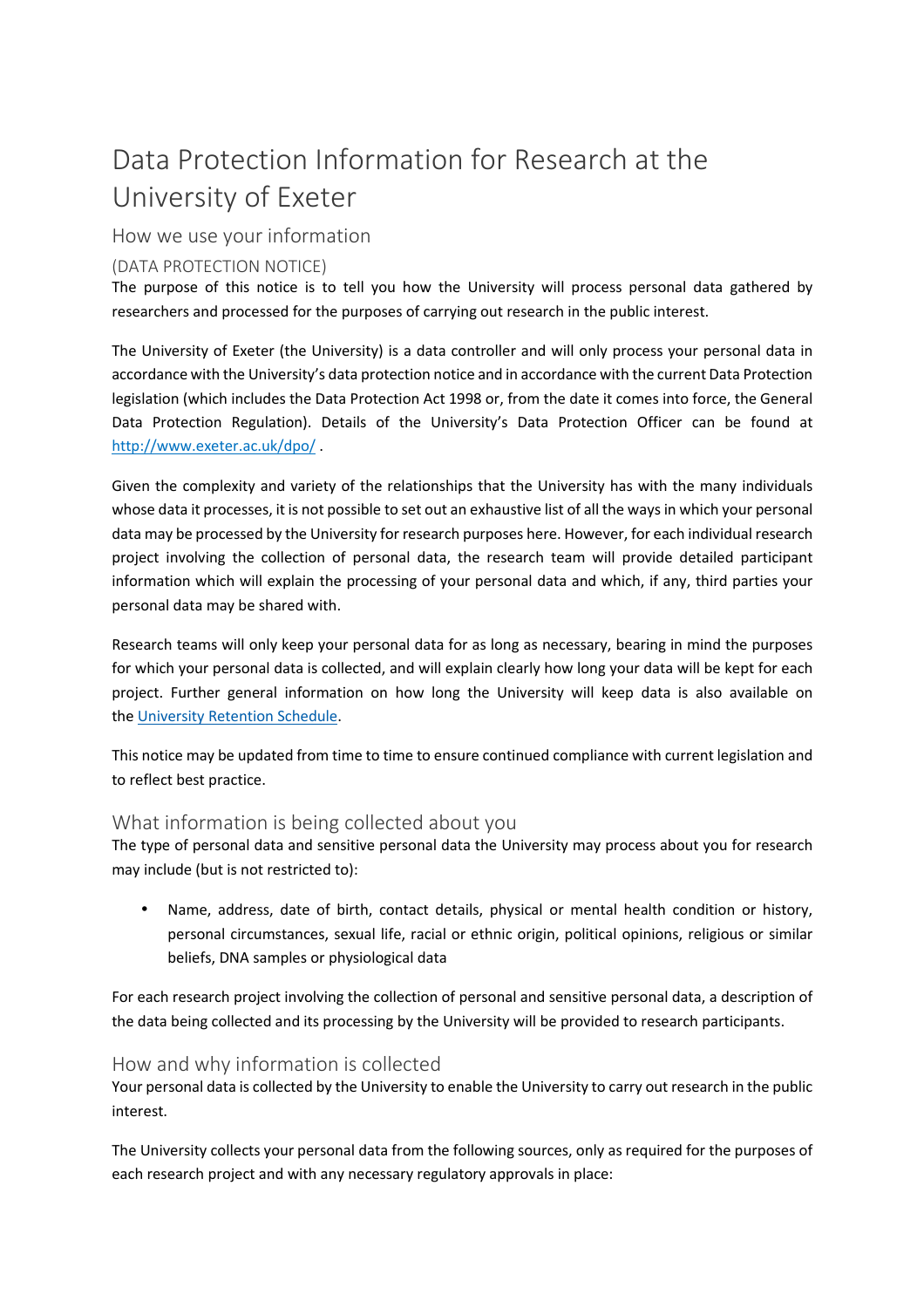- From individual research participants
- From those caring for or associated with individual research participants
- From service provider records (such as the NHS)

#### How will your personal data be used

Here are some of the ways we will use your personal data, this is not exhaustive, but is intended to provide you with an idea of the things that we may do throughout your relationship with the University.

- For research data analysis
- To maintain participant safety, dignity and wellbeing
- In publications or resources for research, education or public engagement purposes
- To maintain data for use in future research projects or research archives

**Under the Legislation you can request that such processing should not occur. You may choose not to take part or to withdraw from a research project at any time and, in this instance, the University research team would advise you of any implications for your consideration.** 

#### Sensitive Personal Data

Some of the personal data the University processes about you will be "sensitive personal data". This category of personal data will be subject to additional protections. Sensitive personal data is defined as information about your racial or ethnic origin, political opinions, religious or similar beliefs, trade union membership, physical or mental health or condition, sexual life, or commission of or proceedings for any offence committed or alleged to have been committed by you.

This information may be processed for one of the reasons set out above for the purposes of research undertaken in the public interest.

In addition, this sensitive personal data may be collected to meet government requirements, to monitor our equal opportunities policies and to ensure that under-represented groups receive appropriate support. This information may also be collected and retained for statistical purposes.

#### Who may personal data be shared with

In processing your personal data and/ or sensitive personal data, the University may have reason to share your personal data and/ or sensitive personal data with a third party, some of these circumstances are as follows:

- Members of a research team who are not employed by or studying at the University of Exeter
- Other researchers for use in future research
- Healthcare, social care or emergency services where, for example, there is a concern about the safety of a research participant
- Regulators, government departments or other relevant authority

#### Your right to access your personal data

You have a number of rights in relation to your personal data. Information about what these rights are and how to exercise them is available at www.exeter.ac.uk/dataprotection/rights.